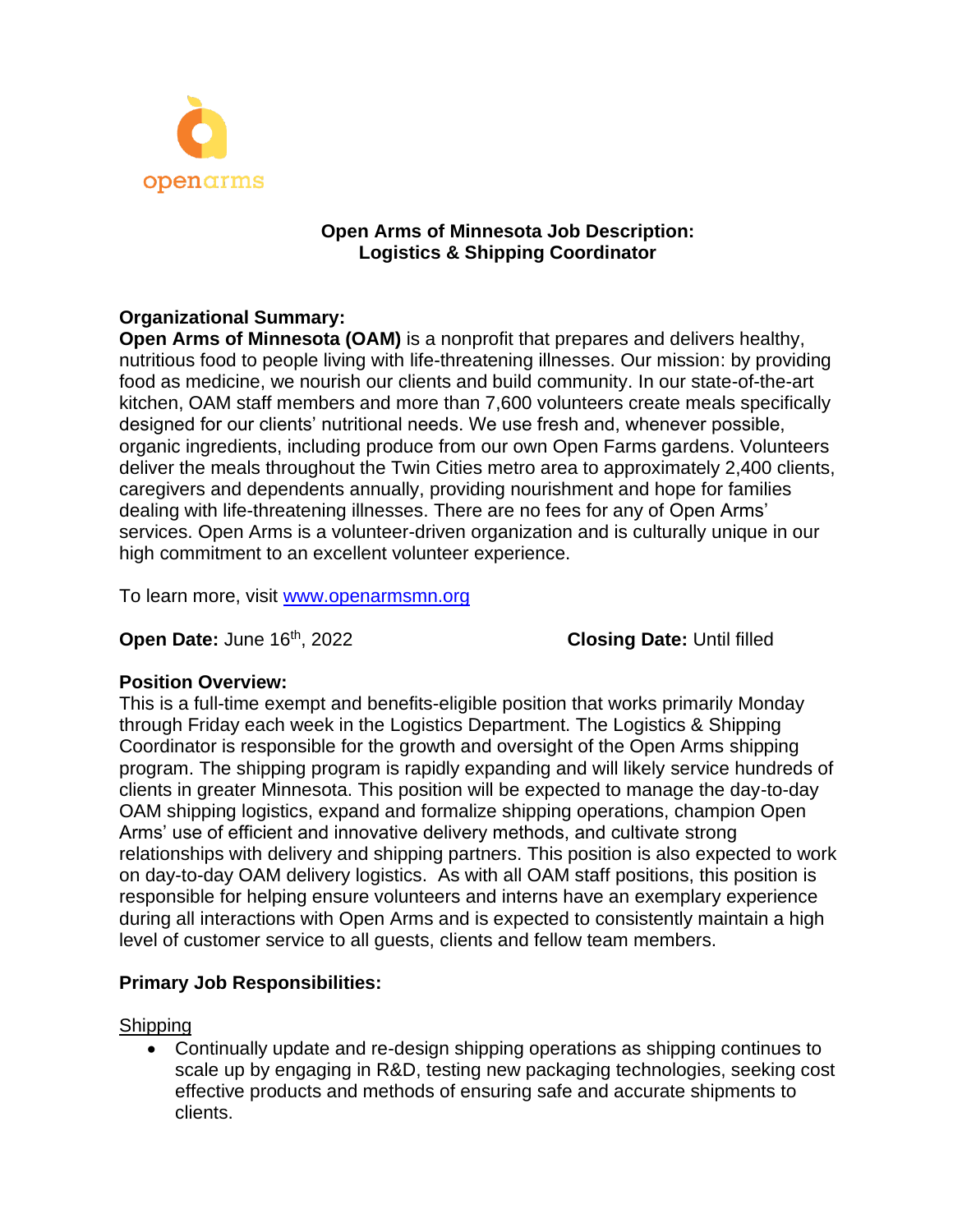- Run day-to-day shipping operations including weekly, bi-weekly, or possibly daily shipping pack-out.
- Ensure that OAM is stocked with all shipping supplies necessary to fulfill weekly shipments and that all necessary supplies and menu items are frozen in time for shipping.
- Act as the staff lead for shipping pack-out and perform the final accuracy check of packaged meals to ensure the safety of our clients with allergies and medically tailored meal needs.
- Maintain orderly storage space for all shipping related supplies.
- Develop auditing protocol to maintain and track inventory and cost of all shipping related supplies.
- Ensure that shipping supplies are within the established budget and seeking new solutions to further reduce costs and labor.
- Be present for the daily pick-up of shipped meals by contracted carrier.
- Provide direction to interns, volunteers, and work-study students throughout the workday, and maintain close monitoring and coaching of volunteers to ensure accuracy of logistical tasks.
- Work closely with Volunteer Engagement Team regarding any volunteers, interns, or Americorps members supporting shipping projects.
- Work closely with Client Services Team to ensure accurate client shipping lists.
- Communicate with Client Services Team when shipping errors prevent successful food delivery.
- Create, assess, and maintain protocols and procedures with the Client Services team to make continuous improvement to the client experience based off client feedback.
- Coordinate re-deliveries in response to shipping errors.
- Create and execute shipping plans for shipping disruptions such as blizzards and holidays.
- Provide timely submission of incident reports in the event of a client or delivery related emergency.
- Collect shipping data and build capacity to create reports based off of collected data.
- Ensure client confidentiality and compliance with HIPAA.
- Ensure maintenance and tidiness of the delivery and community space and assist with the quick cleaning of delivery bags to limit pile up.
- Under the direction of the Logistics and Delivery Director, develop safety protocols and ensure they are being followed.

## Other

- Support Logistics & Delivery tasks, including daily meal pack-out process, delivery/route preparations, and back up delivery driving.
- Have a working knowledge of safety and usage protocols for all fleet vehicles, organization machinery, and tools. Ensure equipment is functioning on a weekly basis and report any issues with equipment in a timely fashion.
- As it applies to the shipping program, participate in audits, meetings, and trainings for contracted funding.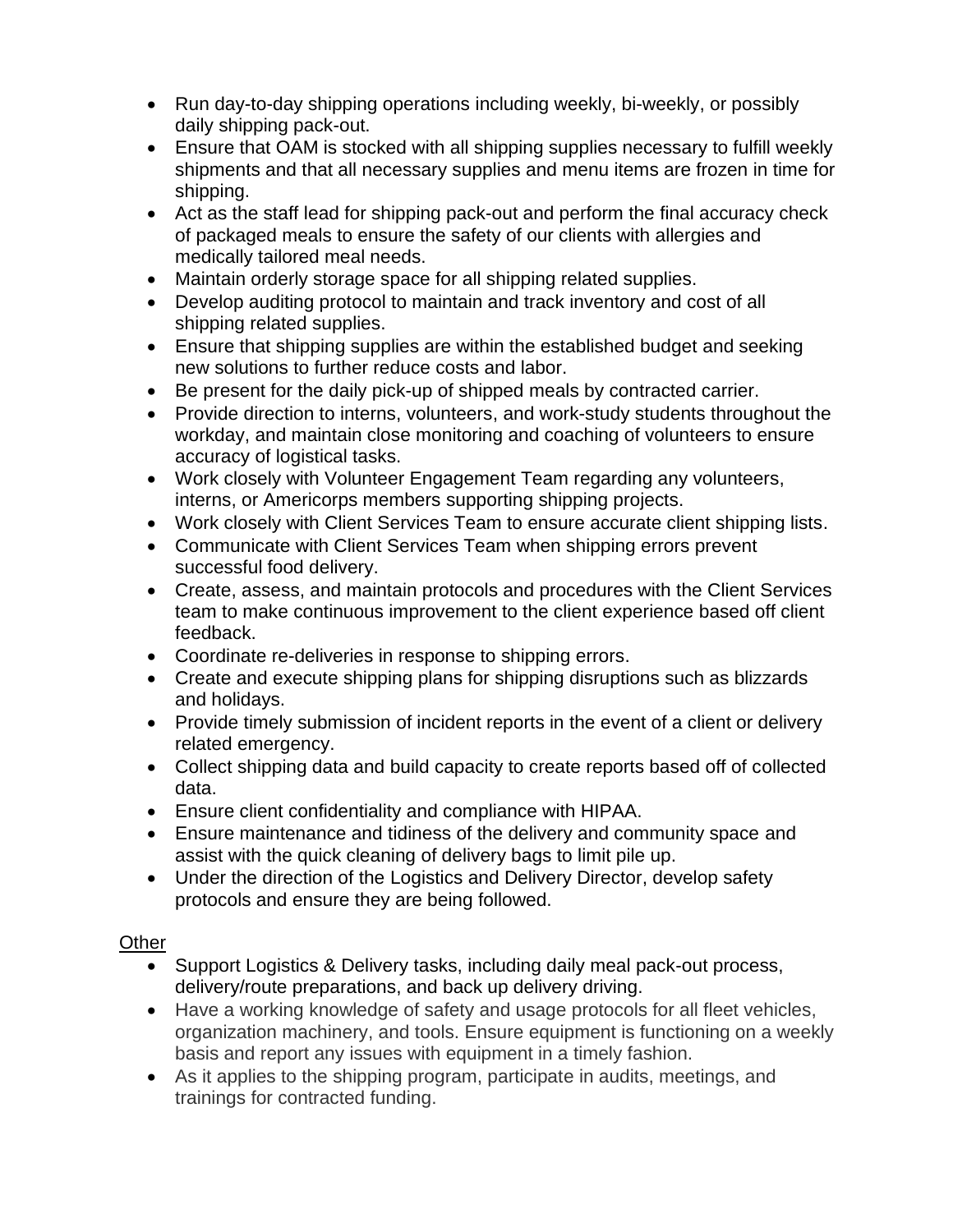- Be a Champion of our mission, purpose, and values.
- Other related duties as assigned.

# **Requirements:**

- Bilingual language skills strongly preferred (Spanish, Hmong or Somali).
- 4+ years of work experience in logistics, shipping, or delivery management.
- Valid Minnesota Driver's license and satisfactory driving record.
- Access to reliable transportation.
- Interest in and ability to work directly with people living with chronic and lifethreatening illnesses.
- Ability to maintain client confidentiality and compliance with HIPAA.
- Demonstrated excellence in customer service or direct client services.
- Excellent communication and problem-solving skills.
- Strong organizational skills and ability to work successfully both independently and collaboratively as part of a team.
- Strong ability to multi-task and work in a fast-paced, high-pressure setting.
- Ability to keep composure while working under pressure during busy periods.
- Ability to be energizing and contribute to a positive team environment.
- Strong administrative/computer skills and excellent organizational skills.
- Knowledge of Microsoft Office Suite and Windows, understanding of and experience with databases.
- Experience using ServTracker and/or Client Track a plus.
- High work ethic and demonstrated reliability.
- Flexibility to work in two different worksites.
- Ability to adhere to attendance and punctuality requirements, to meet timesensitive client and business needs.
- Flexibility to work occasional evenings and weekends.
- Sensitivity and commitment to diversity and ability to work respectfully with wide array of co-workers and members of the community.
- A passion for the mission and values of Open Arms.

# **Physical Requirements:**

- Ability to communicate verbally and in written English.
- Able to operate standard office equipment (such as telephone, computer, printer, and copy machine), set up tabletop displays and speak at events.
- Able to sit for long periods of time and/or work on feet for long periods of time.
- Able to lift up to 50 pounds.
- Able to stand, sit, walk, bend, stoop, and twist. Requires full range of motion, manualdexterity, and eye-hand coordination
- Able to drive a vehicle and navigate steps to deliver meals.